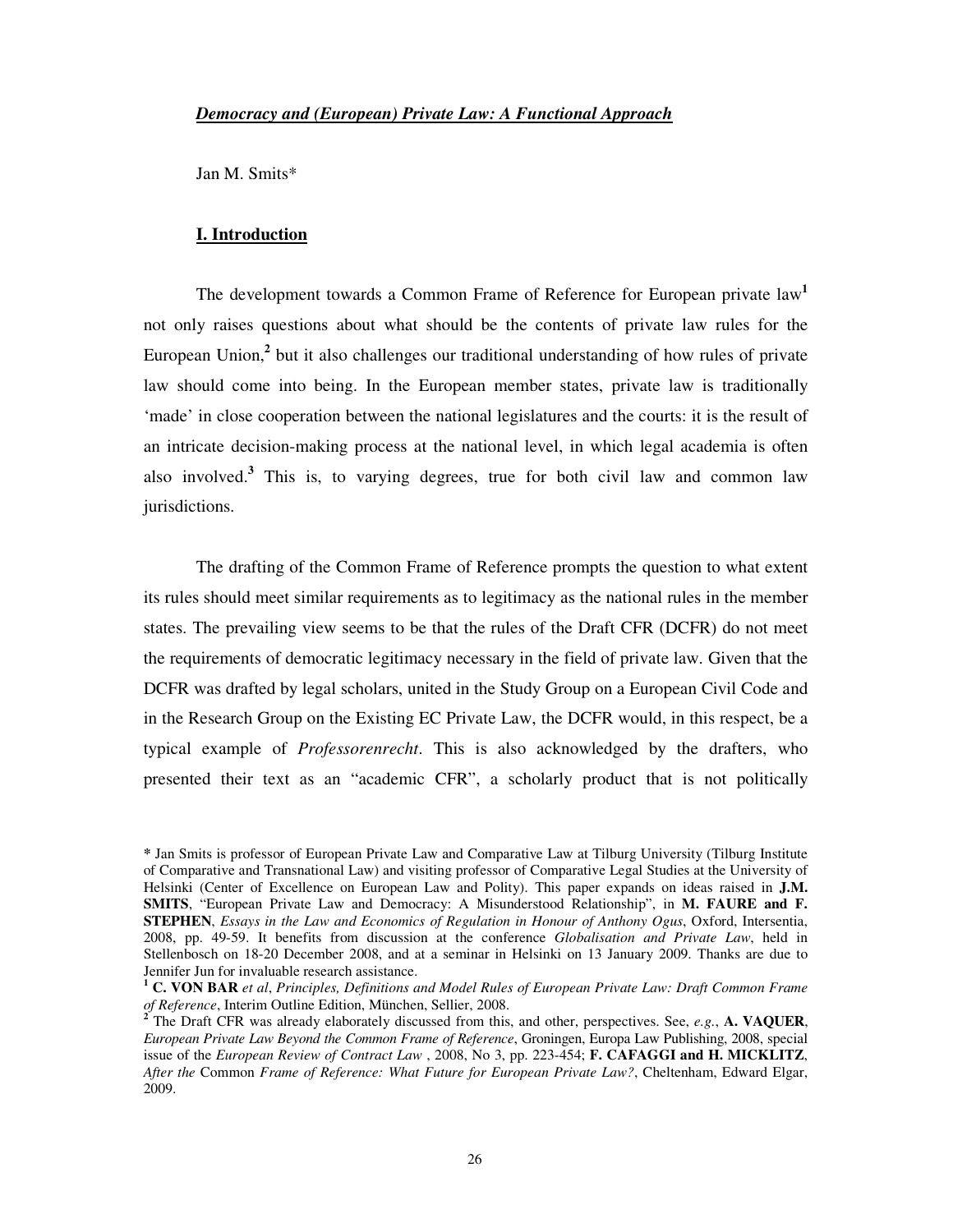legitimised and that, at best, could form the basis for a "political CFR" to be drafted by the European Commission. But it is difficult to deny that, in drafting the DCFR, many relevant choices were made. In a recent book, Bastiaan van Zelst therefore sketches the following objections against this working method:

"This seems worrying from two different angles. First of all, the scholars that are involved in the drafting of the DCFR lack democratic legitimacy. The group represents neither all of the populations of the member states, nor their political convictions. Secondly, it is questionable whether professors should be vested with the translation of social-political reality into legislation. In a democratic society, this would seem to principally be the task of the (democratically legitimised) legislature […]".**<sup>4</sup>**

Other authors, most of them united in another group, namely the Study Group on Social Justice in European Private Law,<sup>5</sup> also hold the view that the Europeanisation of private law should take place in a much more democratic way than is the case at present. This would not only be true for the DCFR, but for any attempt to create a European private law. These authors are clearly influenced by the Critical Legal Studies view that all law, including private law, is politics.**<sup>6</sup>** In other words, if private law shapes the distribution of wealth in a modern society, creating a future European private law would primarily be a political process. Therefore, the rules of contract law that account for the right balance between the free market and social justice should be determined in a democratic way. Only consulting 'stakeholders' and legal practice in drafting new European rules -as the European Commission proposes- is then not enough; instead, the European Parliament and national legislators, including national parliaments, must be involved.**<sup>7</sup>** From a different theoretical perspective, Alain Verbeke recently also argued that the Europeanisation process of private law should be "re-

**<sup>3</sup>** *Cf* **R.C. VAN CAENEGEM**, *Judges, Legislators and Professors: Chapters in European Legal History*, Cambridge, Cambridge University Press, 1987.

**<sup>4</sup> B. VAN ZELST**, *The Politics of European Sales Law*, The Hague, Kluwer Law International, 2008, pp. 244- 245.

**<sup>5</sup> STUDY GROUP ON SOCIAL JUSTICE IN EUROPEAN PRIVATE LAW**, "Social Justice in European Contract Law: A Manifesto", *European Law Journal*, 2004, pp. 653-674. See also: **M.W. HESSELINK**, "The Politics of a European Civil Code", *European Law Journal*, 2004, pp. 675-697; **M.W. HESSELINK**, "The Ideal of Codification and the Dynamics of Europeanization: The Dutch Experience", in **S. VOGENAUER and S. WEATHERILL**, *The Harmonisation of European Contract Law*, Oxford, Oxford University Press, 2006, pp. 39-70; **U. MATTEI**, "Hard Code Now! A Critique and a Plea for Responsibility in the European Debate over Codification", in **U. MATTEI**, *The European Codification Process: Cut and Paste*, The Hague, Kluwer Law International, 2003, pp. 107-128.

**<sup>6</sup>** *Cf* **D. KENNEDY**, "Form and Substance in Private Law Adjudication", *Harvard Law Review*, 1976), pp. 1685- 1778; **D. KENNEDY**, "The Political Stakes in 'Merely Technical' Issues of Contract Law", *European Review of Private Law*, 2002, pp. 7-28.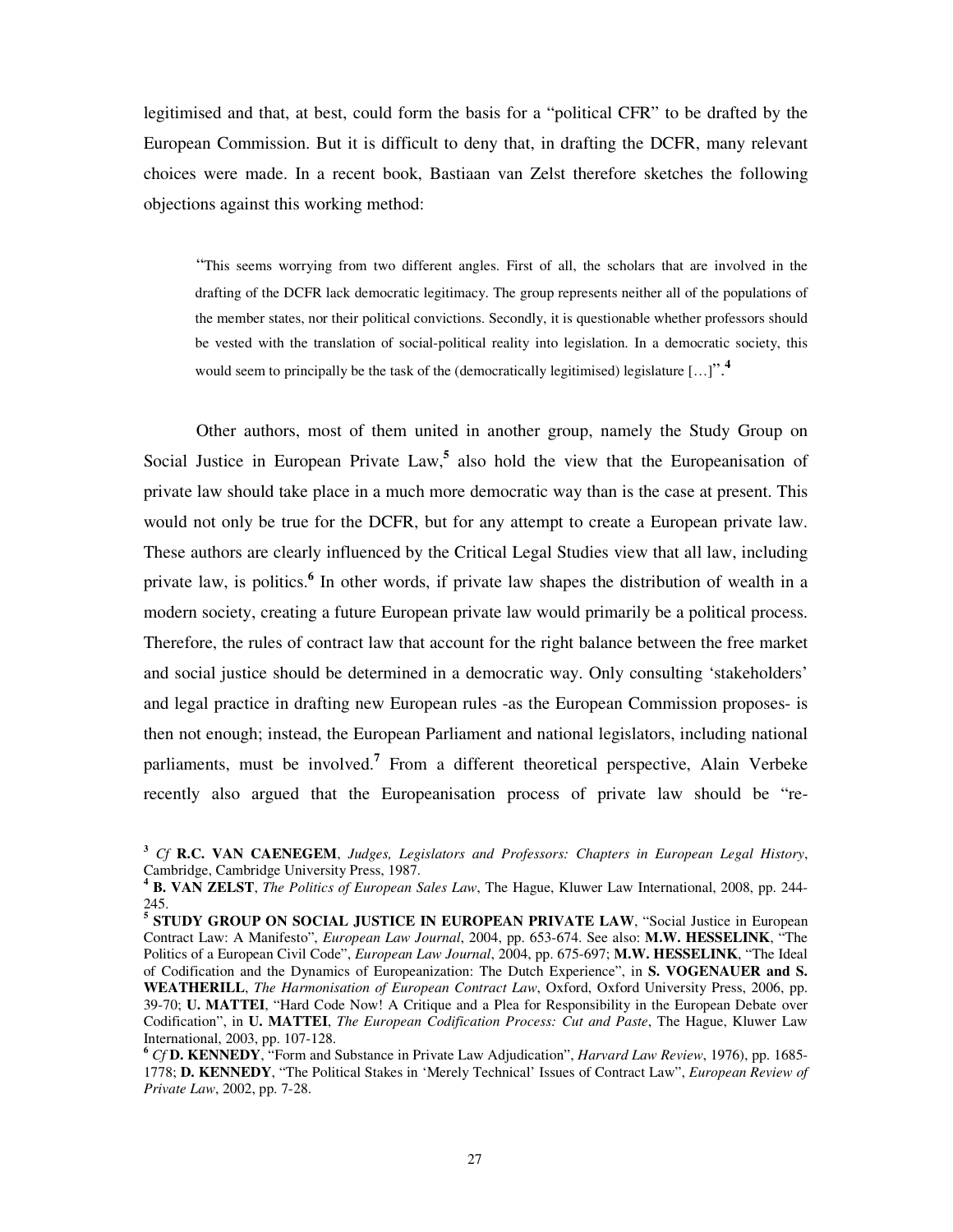politicised".**<sup>8</sup>** This is an important view: if these authors are correct about their 'democracy thesis', it means that European private law needs to be 'made' in a very different way than it is now.

In this contribution, I argue that this view -the 'democracy thesis'- is mistaken. The present Europeanisation and globalisation processes should radically change our view of how rules, either existing or new ones, in the area of private law are legitimised. My aim is not to reiterate the entire debate about the legitimacy of new modes of governance,<sup>9</sup> but to focus directly on rules that seek to regulate the conduct of private parties. It is thus the core of private law, and specifically the law of contract, with which I am concerned. In this area, I argue that there are different (and better) ways of legitimising private law outside of national parliaments.

This contribution is structured as follows. Section II begins with a more general overview of new types of rule-making that, although they evade the democratic decisionmaking process, are important in regulating the behaviour of individuals and states. This raises the question of to what extent the emergence of these new types of rules pose a problem for the legitimacy of private law. I argue that the problem arises only if we perceive legitimacy in a very restrictive way, limiting it to democratic decision-making by national parliaments. Section III therefore proposes an alternative approach, a functional one, in which the concept of democracy is deconstructed into various building blocks. This more general theoretical framework should then allow us to assess the Draft CFR in more detail in section IV. Section V sums up the main argument.

## **II. Law without a state: A problem of democracy?**

The drafting of legal rules by academics for the future application of these rules by private parties or states -as in the case of the Draft CFR- is only one example of so-called

**<sup>7</sup>** *Cf* **STUDY GROUP ON SOCIAL JUSTICE**, "Manifesto", *o.c.*, p. 669.

**<sup>8</sup> A. VERBEKE**, "Negotiating (in the Shadow of a) European Private Law", *Maastricht Journal of European and Comparative Law*, 2008, pp. 395-413, at note 15.

**<sup>9</sup>** *Cf e.g.* **D. CURTIN and R.A. WESSEL**, *Good Governance and the European Union*, Antwerp, Intersentia, 2005; **B. EBERLEIN and D. KERVER**, "New Governance in the European Union", *Journal of Common Market Studies*, 2004, at p. 121.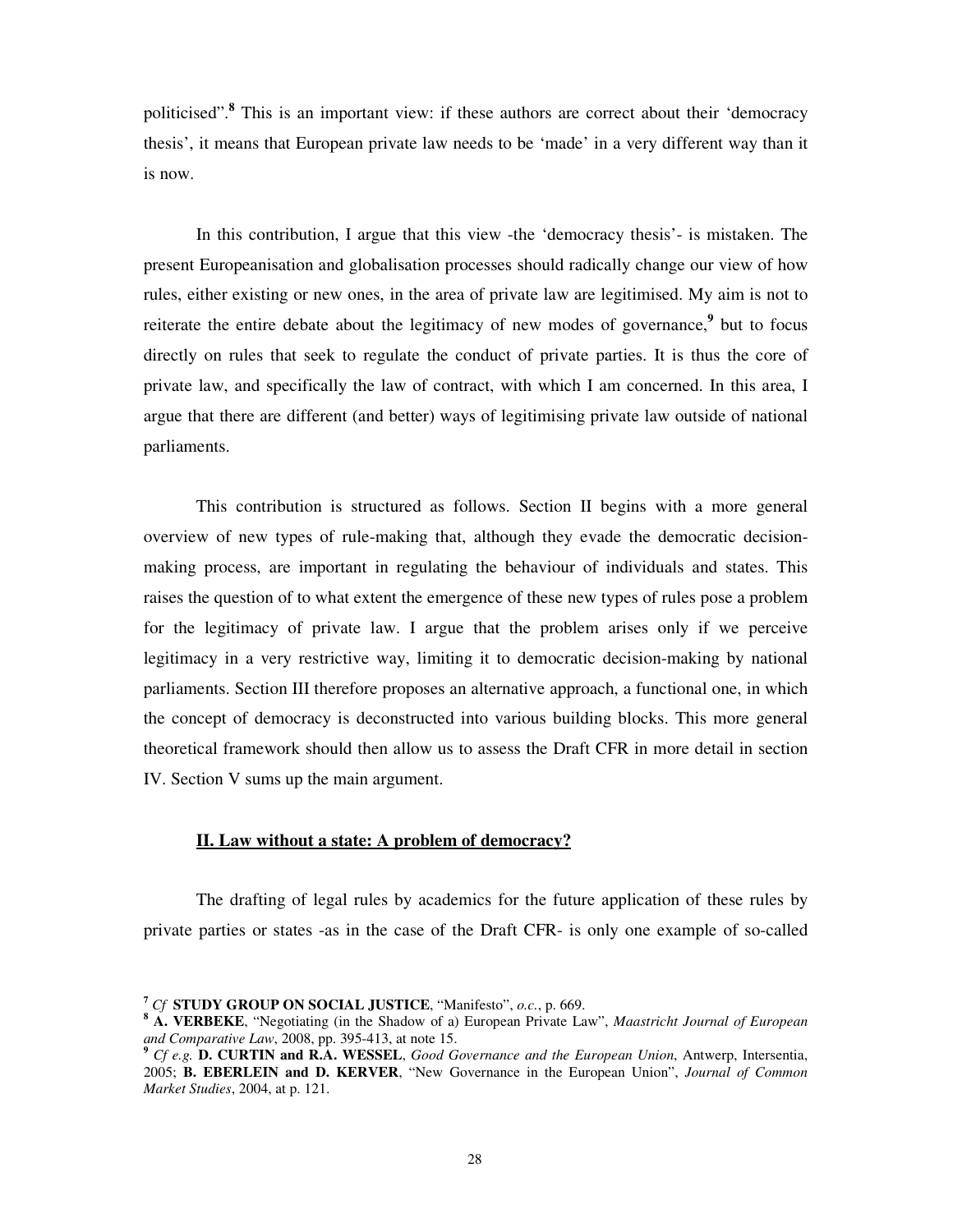"private global norm-production".**<sup>10</sup>** Over the last decades, an increasing number of rules and policies were developed beyond the nation-state.**<sup>11</sup>** Apart from the European Union, which has its own procedures for legitimising the rules it produces, important policy decisions are made by organisations such as the WTO, IMF and World Bank. In the area of private law, the ageold example of the *lex mercatoria***<sup>12</sup>** is now supposedly supplemented by the "*lex laboris internationalis*" **<sup>13</sup>** and the "*lex sportiva internationalis*".**<sup>14</sup>** In addition to this, types of voluntary law,**<sup>15</sup>** such as norms adopted by corporate networks -the most important example being codes of conduct for corporate social or environmental responsibility-, rules of standardisation organisations for technical standards, such as the "*codex alimentarius*", and other types of self-regulation**<sup>16</sup>** are also supposed to influence the conduct of private parties.

Most of these authoritative rules, norms and policies from "sites of governance beyond the nation-state"**<sup>17</sup>** would not count as binding law in a traditional conception of legal rules: they do not meet the formal criterion of being enacted by the relevant authorities. But they often do set the norms for specific groups of people and are important in predicting their behaviour. One can argue that, as the legitimacy of law was found in the laws of nature in the seventeenth and eighteenth centuries and in democratic political legislation in the nineteenth and twentieth centuries, it is now time to find again a new source of legitimacy for legal rules.**<sup>18</sup>** It is clear that such a new source of legitimacy cannot be found in the authority of the state. Not only is the authority of the norms that were just described not dependent on the

**<sup>10</sup>** See, for this term, **G. TEUBNER**, "Breaking Frames: The Global Interplay of Legal and Social Systems", *American Journal of Comparative Law*, 1997, pp. 149-169, at p. 157.

**<sup>11</sup>** See, for an elaboration of the idea of private law beyond the nation-state, **R. MICHAELS and N. JANSEN**, "Private Law Beyond the State? Europeanization, Globalization, Privatization", *American Journal of Comparative Law*, 2006, pp. 843-890; **N. JANSEN and R. MICHAELS**, "Private Law and the State", *Rabels Zeitschrift*, 2007, pp. 345-397; and the special issue of the *American Journal of Comparative Law*, 2008, pp. 527-844.

**<sup>12</sup>** *Cf* recently **V. PIERGIOVANNI**, *From Lex Mercatoria to Commercial Law*, Berlin, Duncker & Humblot, 2005.

**<sup>13</sup>** *Cf* the contributions in **J.D.R. CRAIG and S.M. LYNK**, *Globalization and the Future of Labour Law*, Cambridge, Cambridge University Press, 2006.

**<sup>14</sup>** See **F. LATTY**, *La "Lex Sportiva": Recherche sur le Droit Transnational*, Leiden, Martinus Nijhoff, 2007; **K. FOSTER**, "Is There a Global Sports Law?", *Entertainment and Sports Law Journal*, 2003, pp. 1-18.

**<sup>15</sup>** See, for this term, **A.-M. SLAUGHTER**, "International Law in a World of Liberal States", *European Journal of International Law*, 1995, pp. 503-538, at p. 518.

**<sup>16</sup>** See **F. CAFAGGI**, *Reframing Self-Regulation in European Private Law*, The Hague, Kluwer Law International, 2006; **D. SCHIEK**, "Private Rule-Making and European Governance: Issues of Legitimacy", *European Law Review*, 2007, pp. 443-466.

**<sup>17</sup> G. DE BURCA**, "Developing Democracy Beyond the State", *Columbia Journal of Transnational Law*, 2008, pp. 101-158, at p. 104.

**<sup>18</sup>** *Cf* **G. TEUBNER**, "Breaking Frames", *o.c.*, p. 157.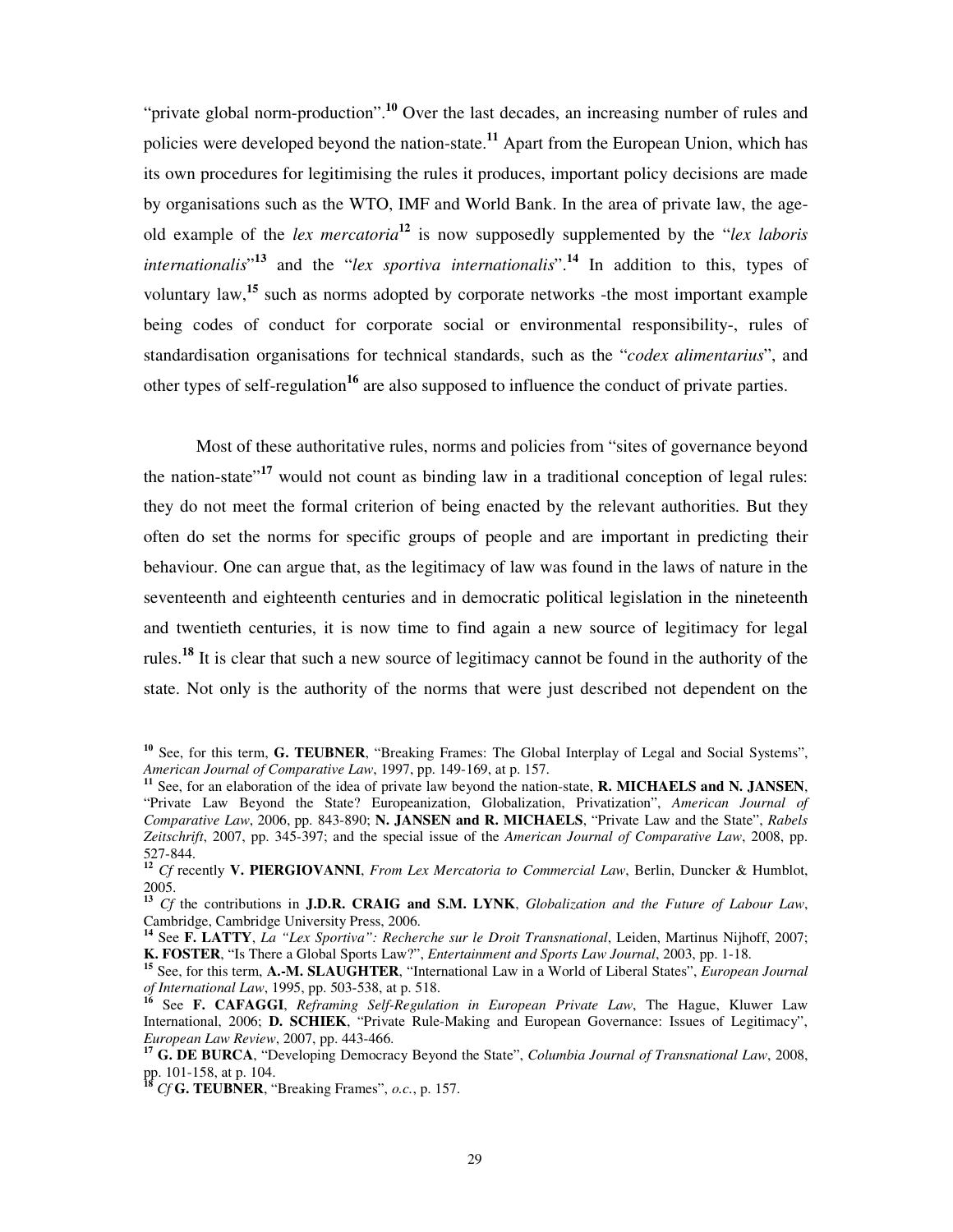state, their authority is also no longer exercised within clearly defined territorial entities; instead, the relevant rules are often chosen and applied across existing borders.**<sup>19</sup>** Issues that were previously within the domain of democratic decision-making at the national level have thus shifted to the international level.

If we accept that this type of lawmaking beyond the national state is becoming more and more important, what does this mean for the democratic legitimacy of the rules created in this process? In a recent article, Grainne De Burca distinguishes several approaches in understanding the relationship between democracy and trans-national law. **<sup>20</sup>** If legitimacy is a legal concept that cannot be replaced by efficiency or expertise -meaning: public power exercised outside of the authority of the state should not escape the expectation of democratic legitimation-,**<sup>21</sup>** the best approach is one that tries to find *alternatives* for democracy. The democratic ideal should then be pursued in forms other than through the national parliament. With the multiplication of legal sources, the need for such a rethinking of democracy is very clear.**<sup>22</sup>** The opposing view -now that there is no trans-national demos and electorate, democracy at another level than the national one is impossible-**<sup>23</sup>** cannot be accepted.

The important insight to be derived from this is that (private) law does not necessarily have to find its legitimacy in the decisions of national parliaments.**<sup>24</sup>** Such a view would regard legitimacy in a very restrictive way. It is true that, since the eighteenth century, democracy was closely associated with the state, but this need not be the case. The idea of democracy was present long before the nation-state was developed,**<sup>25</sup>** and now that we accept law that transcends the boundaries of a territory and a people, we need to again dissociate democracy from the state. The question therefore is how to change our conception of law,

**<sup>19</sup> J. DELBRÜCK**, "Exercising Public Authority Beyond the State: Transnational Democracy and/or Alternative Legitimation Strategies?", *Indiana Journal of Global Legal Studies*, 2003, pp. 28-43, at p. 29.

**<sup>20</sup> G. DE BURCA**, "Developing Democracy", *o.c.*, p. 117.

**<sup>21</sup> G. DE BURCA**, "Developing Democracy", *o.c.*, p. 113.

**<sup>22</sup>** See also **J. WEILER**, quoted by **DE BURCA**, "Developing Democracy", *o.c.*, p. 105: "what is required is [...] a rethinking of the very building blocks of democracy to see how these may or may not be employed in an international system which is neither state nor nation"; reference is sometimes made to the need for a "cosmopolitan democratic theory".

**<sup>23</sup>** See **R. DAHL**, "Can International Organizations be Democratic: A Skeptic's View?", in **I. SHAPIRO and C. HACKER-CORDON**, *Democracy's Edges*, Cambridge, Cambridge University Press 1999, pp. 19-36; **R. DAHL**, *On Democracy*, New Haven & London, Yale University Press, 1998.

**<sup>24</sup>** See also, for this debate, **MICHAELS and JANSEN**, *o.c.*, p. 879; criticised by **F. RÖDL**, "Private Law Beyond the Democratic Order? On the Legitimatory Problem of Private Law 'Beyond the State'", *American Journal of Comparative Law*, 2008, pp. 743-767, at p. 751.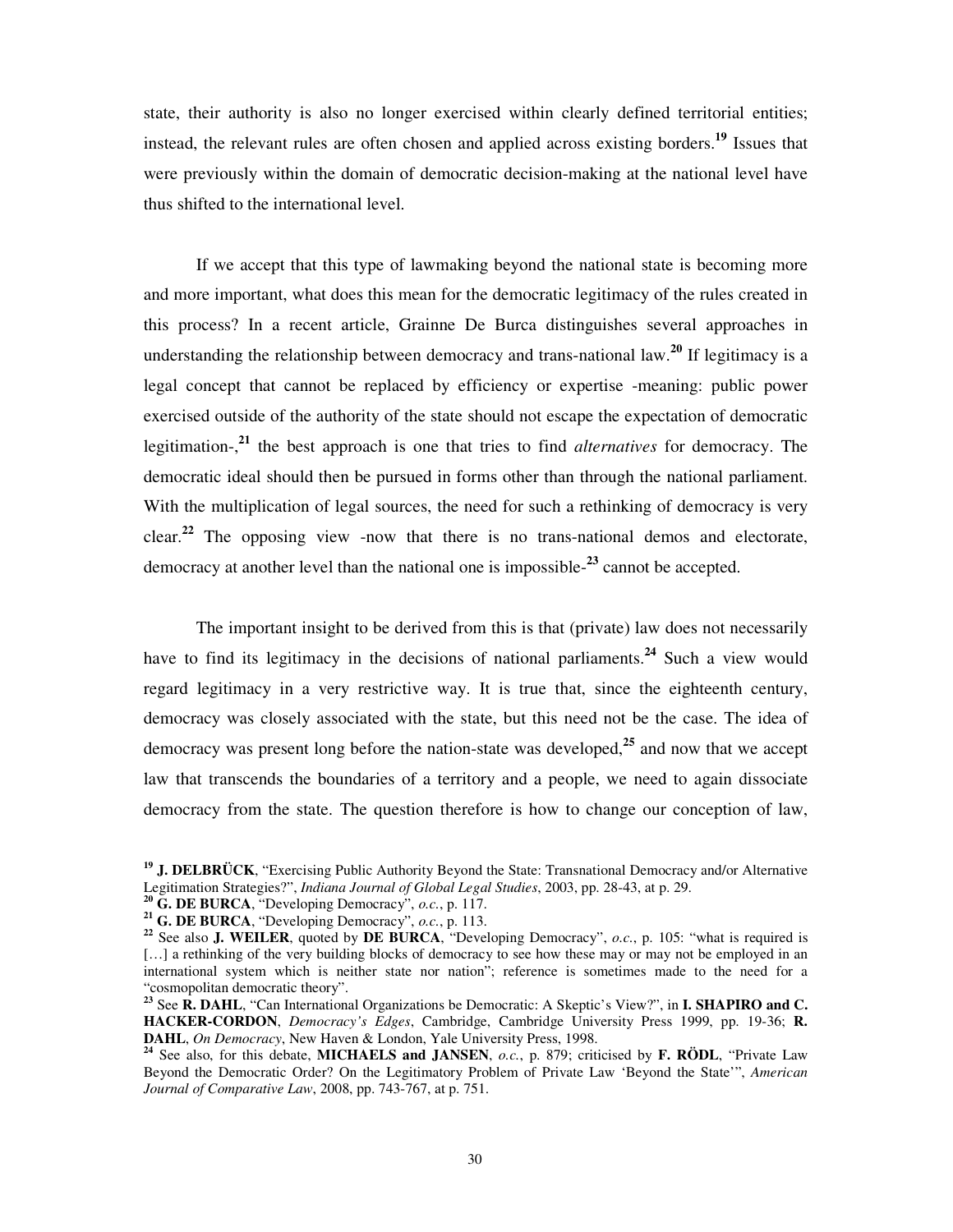very much based on the nation-state experience, so as to meet the different conditions of global governance.**<sup>26</sup>** The importance of such a venture is paramount because, as one author puts it, "democracy will be possible beyond the nation-state – or democracy will cease to be possible at all".**<sup>27</sup>**

In the next section, it is attempted to deconstruct democracy into various building blocks. If we establish the functions that democracy currently fulfils, we can subsequently see whether these functions can be fulfilled in another way than through national parliaments.

#### **III. Deconstructing democracy**

The approach followed in this section is one in which the concept of democracy is deconstructed into various building blocks. If we are able to define the functions of democracy, it is possible to establish whether these functions can also be fulfilled in another way in the area of European or even global lawmaking. It is clear that finding such substitutes for the democratic legitimacy of law is only possible when we stop thinking in terms of national states or parliaments. Instead, the legitimacy of law should be found in other factors. It is also important to realise that our concern is not with *all* aspects of democracy or of tasks of national parliaments: as indicated above, this paper only deals with the lawmaking process, in particular, in the area of private law. Having said this, this section first suggests that it is not democracy that is at stake when drafting law, but rather the *legitimacy* of the rules in question. Second, it is argued that such legitimacy can be found in three different factors.

It should first be acknowledged that it is difficult to use the *term* democracy for something that is not related to representative government. The present connotation of the word refers so much to parliamentary representation that it can be confusing to use it for mechanisms that are equal to democratic decision-making at other levels than the state. This is one of the reasons why Rubin suggests abandoning the term in political analyses.**<sup>28</sup>** It seems better to use the word legitimacy instead, even though this term does not have a fixed

**<sup>25</sup> J. DUNN**, *Democracy: A History*, New York, Atlantic Press, 2005.

**<sup>26</sup>** See **J. HABERMAS**, "The Postnational Constellation and the Future of Democracy", in **J. HABERMAS**, *The Postnational Constellation: Political Essays*, Cambridge, Polity Press, 2001, at p. 58.

**<sup>27</sup> A. PELINKA**, "Democracy Beyond the State: On the (Im-)Possibilities of Transnational Democracy, *Trans: Internet-Zeitschrift für Kulturwissenschaften*, No 15/2003.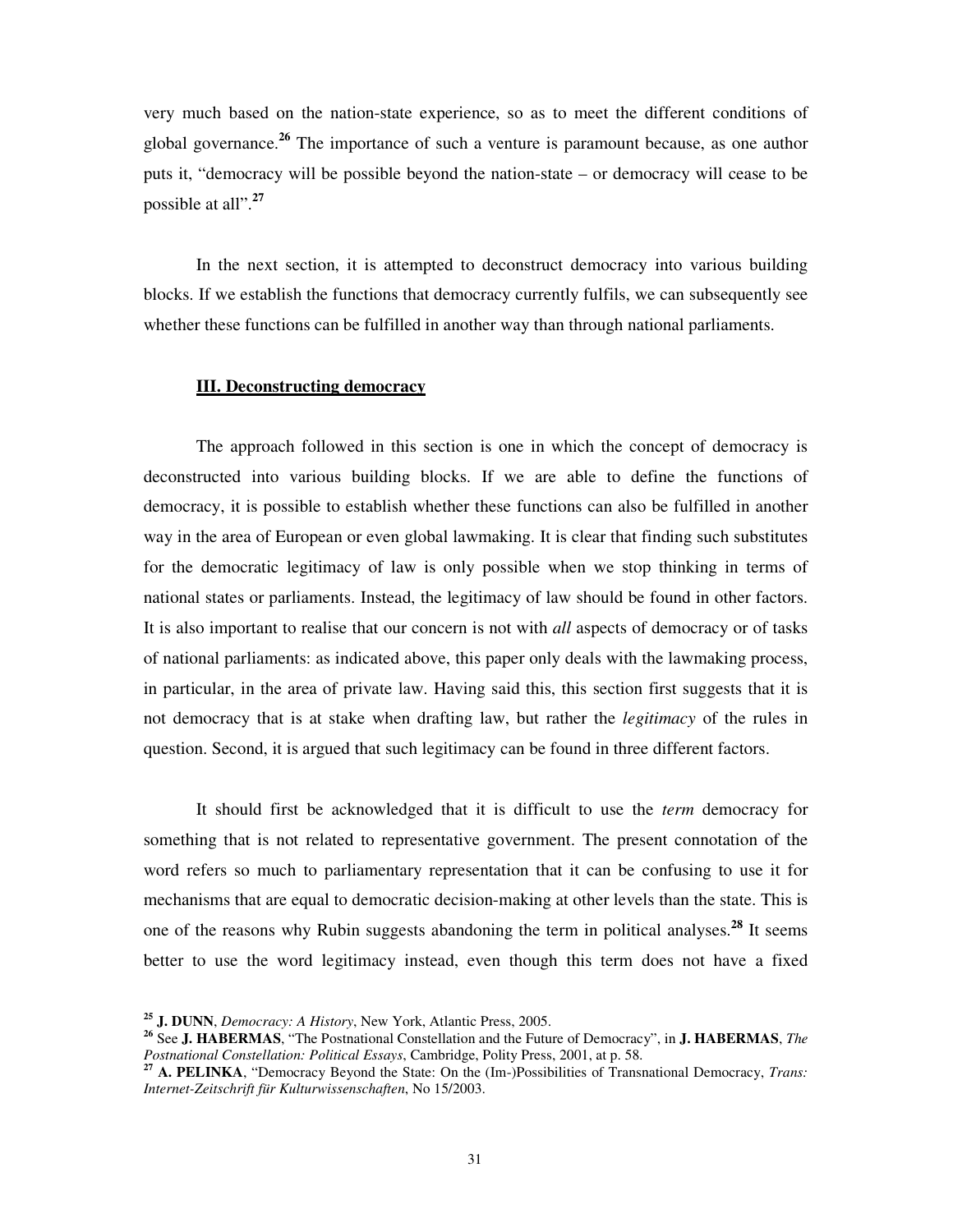meaning.<sup>29</sup> The legitimacy of a rule could refer to the political procedures used to put that rule into place, but also to its moral contents or acceptance. In my view, it is this latter meaning that is most important: the legitimacy of a rule refers to the perception that it is the most desirable or proper rule to be adopted in the given circumstances.**<sup>30</sup>** This makes legitimacy not only dependent on the acceptability of those being affected by the rule, but also on the acceptance by society in general or by the academic forum.**<sup>31</sup>** It still leaves open the question of which criteria are decisive for this legitimacy to exist.

Political science tells us that democracy fulfils three different functions: participation, accountability and transparency.**<sup>32</sup>** Participation at the national level traditionally consists of the parliamentary representation of everyone in everything. However, when the polity is no longer defined along territorial lines or on the basis of a people -as is the case with the type of rules discussed here- such participation can no longer be based on state institutions. With the trans-nationalisation of law, the more effective forms of participation are likely to be based on groups, creating new political communities along functional lines.**<sup>33</sup>**

Accountability can be defined as the principle that one is responsible for one's conduct *vis-à-vis* another person or organisation. Such responsibility usually includes the obligation to inform that person or organisation about one's past or future actions, to justify them and to be held responsible in case of misconduct.<sup>34</sup> Accountability is thus primarily an "ex post governance mechanism". Traditionally, accountability at the national level is an electoral one:

**<sup>28</sup> E.L. RUBIN**, "Getting Past Democracy", *University of Pennsylvania Law Review*, 2001, pp. 711-792.

**<sup>29</sup>** *Cf* **J. DELBRUCK**, "Exercising Public Authority Beyond the State: Transnational Democracy and/or Alternative Legitimation Strategies", *Indiana Journal of Global Legal Studies*, 2003), pp. 29-43.

**<sup>30</sup>** *Cf* **W.R. SCOTT**, *Institutions and Organisations*, Thousand Oaks, Sage, 2nd ed., 2001: "a generalised perception or assumption that the actions of an entity are desirable, proper, or appropriate within some socially constructed system of norms, values, beliefs, and definitions"; see also **J. BLACK**, "Constructing and Contesting Legitimacy and Accountability in Polycentric Regulatory Regimes", *LSE Legal Studies Working Paper*, No 2/2008.

**<sup>31</sup>** In the definition of **SCOTT**, *Institutions and Organisations, o.c.*, it is only the perception of the governed that is important.

**<sup>32</sup>** *Cf* **B. KINGSBURY** *et al*., "The Emergence of Global Administrative Law", *Law and Contemporary Problems*, 2005, pp. 15-61.

**<sup>33</sup>** *Cf* **DELBRÜCK**, *o.c.*, p. 38: "functional authorities of varying geographical scope run by individuals selected by lot from among those with a material interest in the issue in question"; see also **G. DE BURCA**, "Developing Democracy", *o.c.*, p. 123; **P. HIRST**, *Associative Democracy: New Forms of Economic and Social Governance*, Amherst, University of Massachusetts Press, 1994, p. 19: affairs of society should as much as possible be managed by voluntary and democratically self-governing associations as these have more information than central bureaucracies.

**<sup>34</sup>** Cf. **A. SCHEDLER**, "Conceptualizing Accountability", in **A. SCHEDLER** *et al.*, *The Self-Restraining State: Power and Accountability in New Democracies*, London, Lynne Rienner Publishers, 1999, pp. 13-28.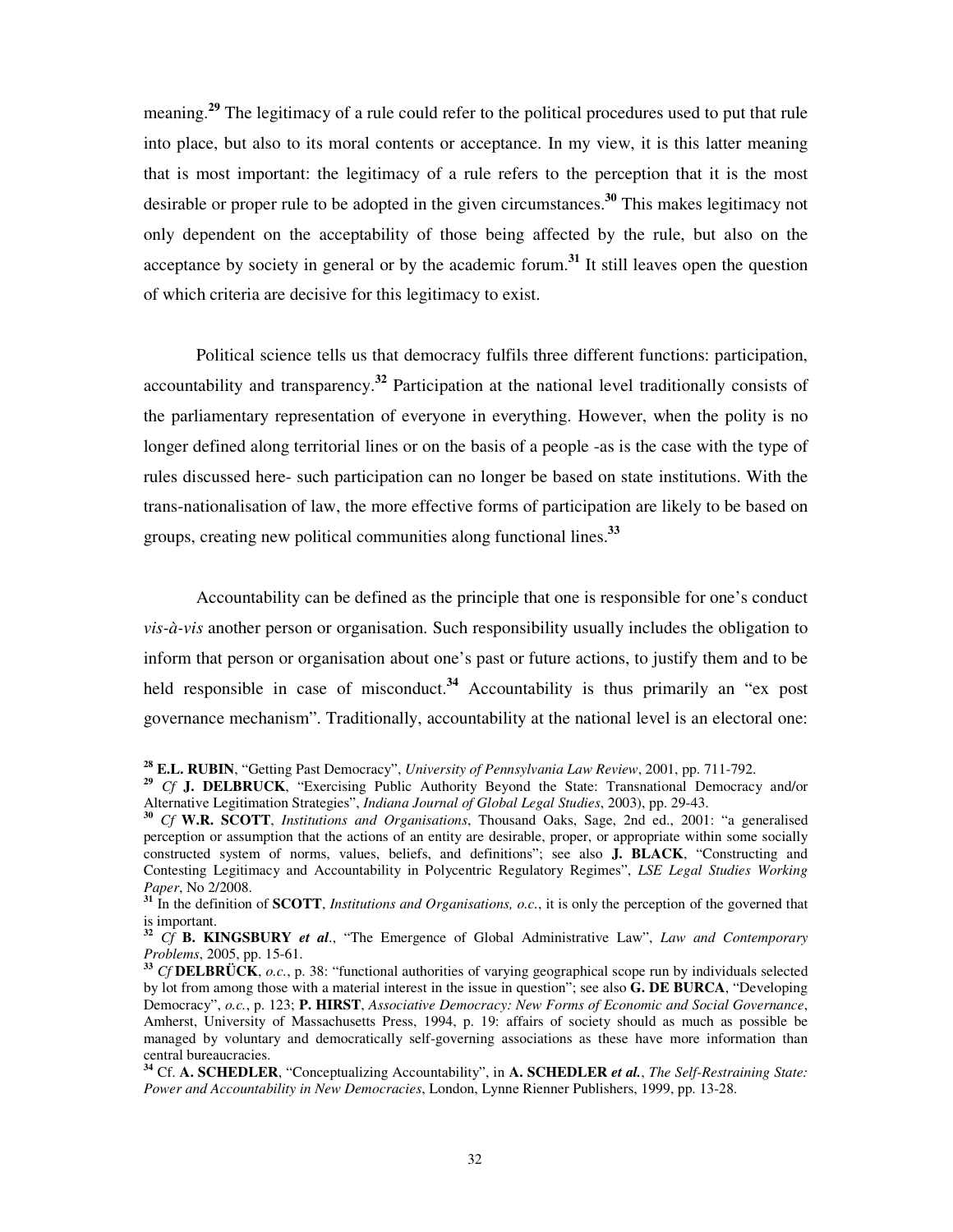officeholders have to account to those who are entitled to vote for their election. If their performance is insufficient, they will not be re-elected. But this is not a very precise or efficient accountability mechanism: voters do not provide reasons for their votes and can be motivated by many other motives than the standards one wants the officeholders to meet. There are many other types of accountability one can think of,**<sup>35</sup>** including fiscal accountability through audit regimes, legal accountability -the accountholder is held liable for a violation of a standard-, hierarchical accountability of employees *vis-à-vis* their superiors and accountability through the market where the satisfaction of those affected by a policy decides its success.

Transparency, finally, refers to decision-making that is open to the gaze of others does not take place behind closed doors- and that is based on freely available information. As a political norm, however, transparency is rather vague:**<sup>36</sup>** it does not make clear who these others are and which information exactly is to be shared with them. Surely, there can be no complete access to government information for everyone and for everything. This makes it important to ask why we actually need transparency. In any democratic theory, the need for openness of government follows from the fact that people can only on the basis of such a theory make a well-informed, rational choice for the government by which to be governed. It also facilitates the public debate crucial in a democratic society and a prerequisite for holding government officials accountable.**<sup>37</sup>** Again, this presumes that the transparency requirement is directed towards the public at large. Another approach is to apply the transparency requirement to the group of people most affected by the rules in question. If an important condition for a democracy to be successful is the quality of the deliberation,**<sup>38</sup>** it may well be that informed deliberation among specialists leads to greater legitimacy than a general debate among non-specialists.

**<sup>35</sup>** See *e.g.* the overview, with many references, by **G. GARN**, "Moving from Bureaucratic to Market Accountability: The Problem of Imperfect Information", *Educational Administration Quarterly*, 2001, pp. 571- 599, at p. 578.

**<sup>36</sup>** This is the point made by **M. FENSTER**, "The Opacity of Transparency", *Iowa Law Review*, 2006, pp. 885- 949, at p. 889.

**<sup>37</sup>** See for all these aspects **M. FENSTER**, *o.c.*, pp. 895-ff., with reference to James Madison's statement that "a popular government, without popular information, or the means of acquiring it, is but a prologue to a farce or a tragedy; or perhaps both".

<sup>&</sup>lt;sup>38</sup> Deliberative democracy emphasises the importance of a free, rational, debate among citizens, however difficult this may be in practice. The obvious references are to **J. RAWLS**, *Political Liberalism*, New York, Columbia University Press, 1993; and **J. HABERMAS**, *Faktizität und Geltung*, Frankfurt am Main, Suhrkamp, 1992.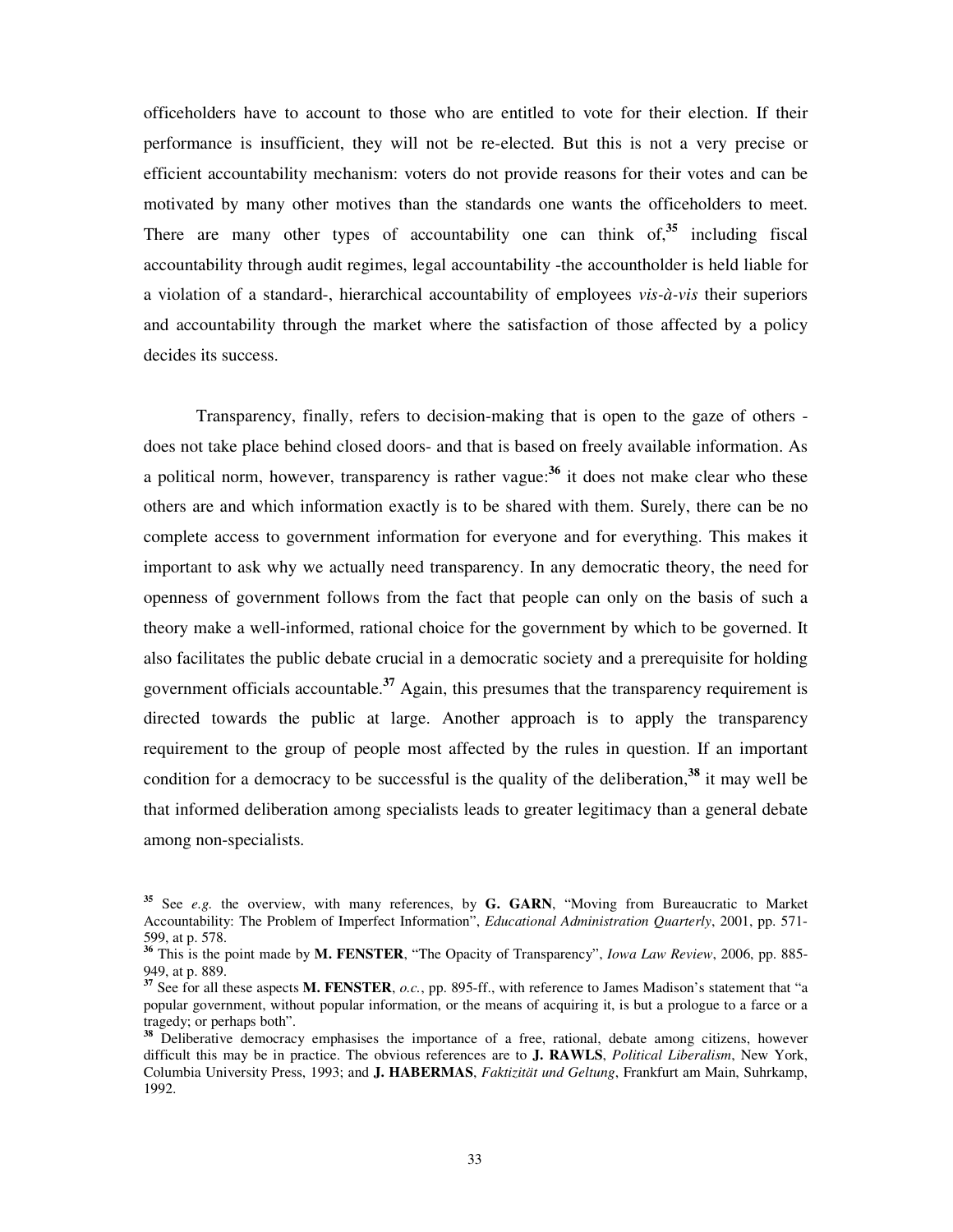If we accept these factors as the building blocks of democracy, we have a tool to deal with legitimacy at the trans-national level. One important advantage of this approach is to recognise that these criteria can be met to a greater or to a lesser extent. Often, we do not need the full participation of everyone when dealing with certain issues. Likewise, accountability and transparency are also gradual concepts.**<sup>39</sup>** The exact levels of participation, accountability and transparency to meet the legitimacy requirement can thus be made dependent on several factors.**<sup>40</sup>** One factor concerns the type of rules: rules of a more technical nature require less 'democratic' legitimacy than rules about issues that are already highly politicised.**<sup>41</sup>** Thus, legitimacy can lie in the merits of the decision-makers, such as their ability to give independent expertise.**<sup>42</sup>** Another factor concerns the level of harmonisation: minimum harmonisation may need less legitimacy than full harmonisation.

It should be emphasised that this approach also works in the other direction: rules that *did* pass through the national democratic decision-making process may not meet the requirements of legitimacy as just defined.**<sup>43</sup>** The mere fact that a democratic process took place is then not enough to conclude that a rule is sufficiently legitimate.**<sup>44</sup>**

# **IV. The legitimacy of the Draft CFR**

With the framework provided in the previous section, we are now able to turn back to the Draft Common Frame of Reference for European private law. Are Van Zelst and others right in claiming that private law should come about in a democratic process with the involvement of national parliaments -the 'democracy thesis'- or is there another way to legitimate the rules of the DCFR? In this section, I provide three arguments as to why (European) private law may not need a democratic basis in the traditional sense because it can

**<sup>39</sup> G. DE BURCA**, "Developing Democracy", *o.c.*, p. 107, claims that we need to have "the fullest possible participation and representation of those affected".

**<sup>40</sup>** See **A. HÉRITIER**, "Elements of democratic legitimation in Europe: an alternative perspective", *Journal of European Public Policy*, 1999, pp. 269-282, at p. 270.

**<sup>41</sup>** See *e.g.* **F. FISCHER**, *Technocracy and the Politics of Expertise*, London, Sage, 1990.

**<sup>42</sup> G. DE BURCA**, "Developing Democracy", *o.c.*, p. 122.

**<sup>43</sup>** There is no need to refer to the extensive literature on public choice. Instead of all, see **D.A. FARBER and P.P. FRICKEY**, *Law and Public Choice: A Critical Introduction*, Chicago, University of Chicago Press, 1991.

**<sup>44</sup>** Democratically made deficient legislation can lead to people questioning the usefulness of democracy as a whole. See **J. GOLDRING**, "Consumer Protection, the Nation-State, Law, Globalization, and Democracy", *Journal of Computer-Mediated Communication* , 1996, No 2.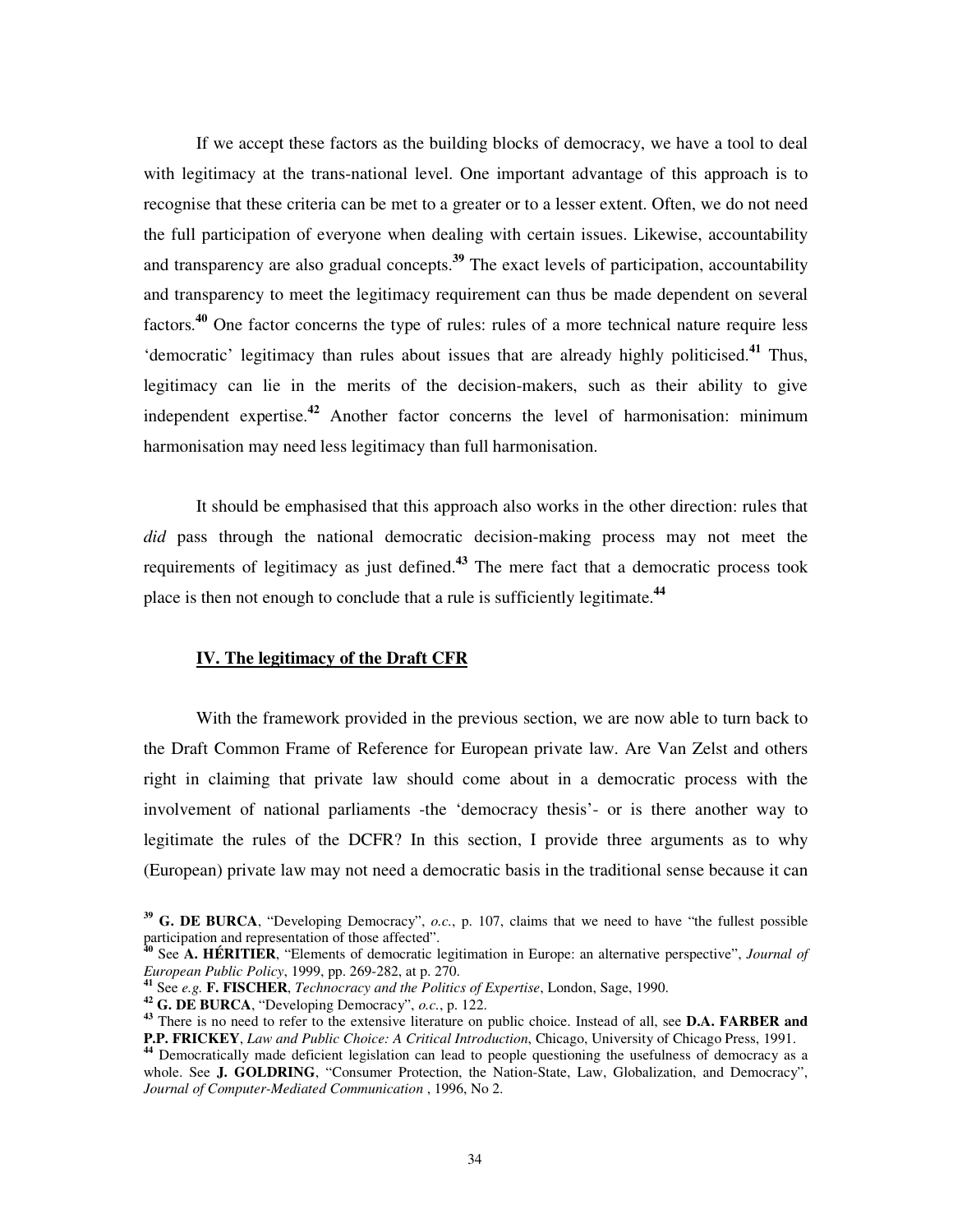meet the three building blocks of democracy in another way. After a discussion about accountability (A) and participation (B), the section on transparency (C) reveals that the nature of private law partly stands in the way of considering it as an area subordinate to policymaking.

### **A. Accountability: Legitimacy through jurisdictional competition**

In the brief characterisation of accountability provided above, it became clear that the core of the concept consists of a relationship between the relevant actors and a forum and that such a relationship can be established in different ways. If the rule-maker cannot be held responsible in the traditional way -by being voted away-, what could be an alternative? Without claiming this is the only possible way of enhancing the legitimacy of trans-national rules,**<sup>45</sup>** I believe that market accountability can be much more important in legitimating law than is usually assumed. This is in particular true in those areas of law that contain many nonmandatory rules, such as the law of contract. If market accountability in, for example, schools means that good schools attract students whereas bad schools are held accountable by students that leave, a similar mechanism can operate in the fields of facilitative law.

This view is, of course, not new. The theory of jurisdictional competition, as developed by Charles Tiebout,**<sup>46</sup>** emphasises that when parties have the freedom of choice as to the applicable legal regime -as is the case in large parts of contract law-, they will choose the regime they like best. Such jurisdictional competition is an alternative to allocating local public goods in a political decision-process: the preferences of citizens can be established by allowing the citizens to choose for a particular legal regime, even without these citizens moving physically.

**<sup>45</sup>** One other way of enhancing accountability is to label and rate types of self-regulation or even of contracts: see **OMRI BEN-SHAHAR**, "The Myth of the 'Opportunity to Read' in Contract Law", *University of Chicago Law & Economics Olin Working Paper*, 2008, No 415.

**<sup>46</sup> C. TIEBOUT**, "A Pure Theory of Local Expenditures", *Journal of Political Economy*, 1956, pp. 416-424. See also **A. OGUS**, "Competition between National Legal Systems: A Contribution of Economic Analysis to Comparative Law", *International and Comparative Law Quarterly*, 1999, pp. 405-418.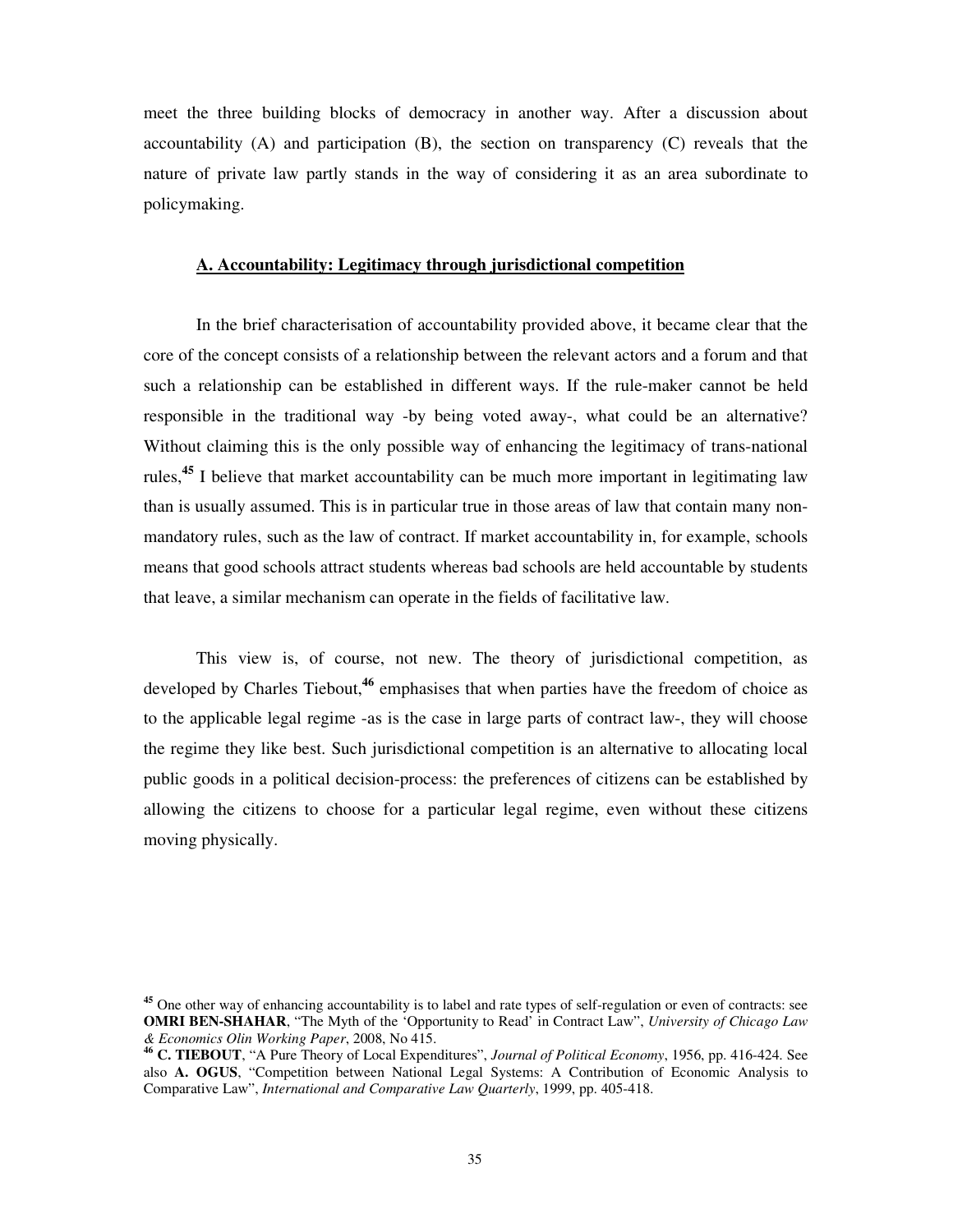There are limits to establishing preferences by jurisdictional competition.**<sup>47</sup>** The most important limit arises when law is regarded as mandatory by the state. It is difficult to imagine that such mandatory national law would be set by an authority beside the national lawmaker because this concerns the fundamental social contract between the governed and the government.**<sup>48</sup>** But when designing the structure of relationships between economic entities, primarily driven by market efficiency, it is not clear why it is the state that should guarantee a democratic process.**<sup>49</sup>**

But even if this restriction is accepted, jurisdictional competition remains an important alternative to centralist lawmaking in the area of contract law, the backbone of the DCFR. This does mean, however, that we have to abandon the idea that there is only one legitimate group responsible for lawmaking. Too often, only nation-states are seen as legitimate democratic lawmakers. But in an increasingly globalising and interconnected world, there is no necessary relationship between the nation-state and the legitimacy of law. The number of legal regimes need not be the same as the number of nation-states.**<sup>50</sup>** Consequently, multiple, overlapping authorities may come to coexist, with individuals primarily choosing their own authority.**<sup>51</sup>**

Particularly in the context of the Common Frame of Reference, we should be aware that choice is essential for its proper functioning. The DCFR provides definitions of legal terms, fundamental principles and model rules and can be used as a 'toolbox'**<sup>52</sup>** by the European legislator as a source of inspiration for the ECJ and national courts and as an optional code for contracting parties that want to make the CFR the law applicable to their contract. All these functions imply that the DCFR is only applicable if the relevant actors prefer it over national law. If the DCFR is *not* made applicable by the contracting parties or is

**<sup>47</sup>** See in more detail, also on the question of 'voice' and 'exit', **J.M. SMITS**, "European Private Law and Democracy", 2008, *o.c.*, pp. 49-ff.

**<sup>48</sup>** Thus **HADFIELD and TALLEY**, "On Public versus Private Provision of Corporate Law", *Journal of Law, Economics and Organization*, 2006, pp. 414-441, at p. 415.

**<sup>49</sup>** *Cf* **HADFIELD and TALLEY**, *o.c.*, p. 415.

**<sup>50</sup>** *Cf* **A. FISCHER-LESCANO and G. TEUBNER**, "Regime-Collisions: The Vain Search for Legal Unity in the Fragmentation of Global Law", *Michigan Journal of International Law*, 2003-2004, pp. 999-1046.

**<sup>51</sup>** *Cf* **S. TARROW**, "Building a Composite Polity: Popular Contention in the European Union", *Institute for European Studies Working Paper*, No 3/98; **A. HÉRITIER**, *o.c.*, p. 276.

**<sup>52</sup> European Commission**, *Communication on European Contract Law and the Revision of the Acquis: The Way Forward*, COM (2004) 651 final, *Official Journal*, 2005, C 14/6, p. 14.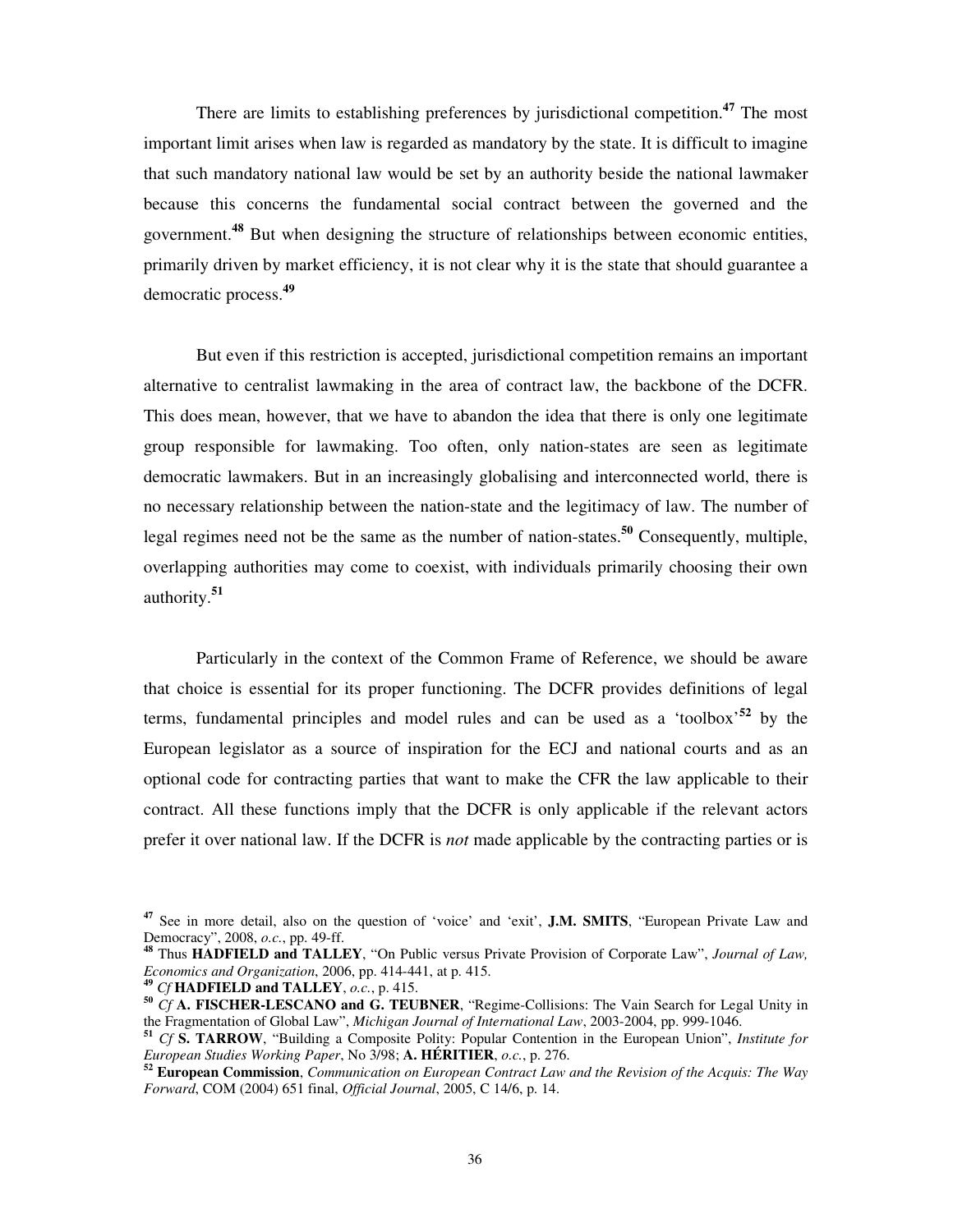*not* used as a source of inspiration by legislators or courts, the drafters are held accountable for the lack of success of this particular legal regime.

### **B. Participation: The experience with optional instruments**

It was seen above**<sup>53</sup>** that the legitimacy of rules does not necessarily have to be based on the participation of everyone in everything. The adherents of the 'democracy thesis' set out in section I seem to suggest the opposite: since all law is politics, changing the law requires a political decision by a parliament that should be involved in both the drafting and the adoption of the rules. This is a rather traditional view of democratic input and one that is clearly contradicted by our experience with the drafting of civil codes.

First, even mandatory national civil codes were often drafted without much input from parliaments. It is true that the final decision about the enactment of a code is taken by national parliaments -and when it would come to the introduction of a *binding* European civil code, this should also be the case-, but in drafting the code, the relevant decisions are usually made by the drafters themselves.**<sup>54</sup>** This makes sense because of the often highly detailed and technical questions involved in the drafting process. Only when it comes to politically sensitive issues, such as the establishment of the proper level of consumer protection, parliaments should be involved. An important exception to this working method was the procedure followed in the establishment of the new Dutch civil code. Immediately after the start of the drafting process in 1947, a list of questions about key issues was presented to Dutch parliament.**<sup>55</sup>** However, insofar as these questions involved matters of the code's structure and other typically scholarly issues, I do not see how any parliamentary input can be helpful. For instance, the question of whether a general action for unjust enrichment should be part of the code<sup>56</sup> is not a question to be decided by parliament.

Second, it should be re-emphasised that present efforts to Europeanise private law and in particular the work on the DCFR- will not lead to rules that are binding in the same

**<sup>53</sup>** Section III.

**<sup>54</sup>** See also **P.A.J. VAN DEN BERG**, *The Politics of European Codification*, Groningen, Europa Law Publishing, 2007.

**<sup>55</sup>** See, for more details, **M.W. HESSELINK**, "The Ideal of Codification and the Dynamics of Europeanization: The Dutch Experience", in *The Harmonisation of European Contract Law*, *o.c.*, pp. 39-ff.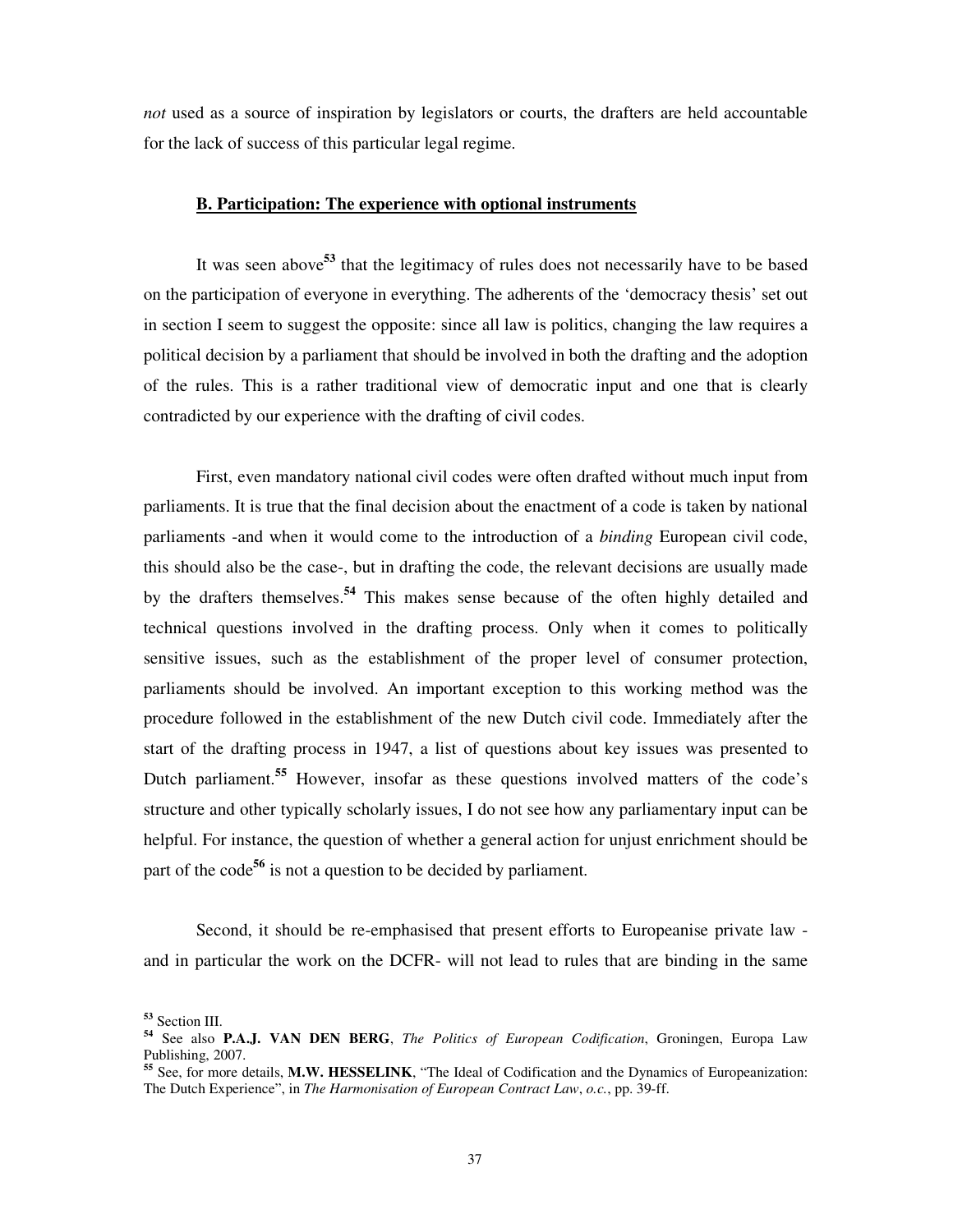way as we are familiar with at the national level. If the DCFR is primarily a source of inspiration for the European legislator and the courts, or is at most an optional contract code, its legitimacy need not be found in the traditional democratic decision-process. This is confirmed by the success of various optional instruments that came into place without any input of parliaments in the drafting stage. Instead, the input consisted of a parliamentary decision to adopt an already *existing* instrument drafted by legal experts. The two most important examples of such instruments are the American *Uniform Commercial Code* (UCC) and the United Nations *Convention on the International Sale of Goods* (CISG). In these two cases, the only 'democratic' input consisted of individual American state parliaments -in the case of the UCC- and of national parliaments -in the case of the CISG- adopting an already existing instrument. These experiences indicate that parliaments may not necessarily be involved in the drafting of a successful code.

## **C. Private law: Design or organism?**

The third building block of democracy relates to the requirement of transparency. If applied to rule-making in the field of private law, it is my view that, in particular, the quality of the deliberation is important: we have seen before that informed deliberation among specialists may lead to greater legitimacy than a general debate among non-specialists. When applied to private law, what comes closest to the transparency requirement is that new statutes and case law are assessed on the basis of the already existing coherent system, which provides us with the criteria to assess to what extent the new rules fit into the existing normative order.**<sup>57</sup>**

At the same time, however, we should be cautious in applying the requirement of transparency to the field of private law as if this is just another policy field. The reason for this relates to a more general understanding of private law. It would only be necessary to render private law completely subordinate to democratic decision-making if it is a means to a (political) end.**<sup>58</sup>** The question is whether this view of private law as a matter of conscious

**<sup>56</sup>** This was a question that had in fact to be answered by Dutch parliament.

**<sup>57</sup>** This can be argued for from different theoretical perspectives. See, *e.g.*, **E.J. WEINRIB**, *The Idea of Private Law*, Cambridge, Harvard University Press, 1995; **R. DWORKIN**, *Law's Empire*, Cambridge, Harvard University Press, 1985.

**<sup>58</sup>** *Cf* **B.Z. TAMANAHA**, *Law as a Means to an End*, Cambridge, Cambridge University Press, 2006.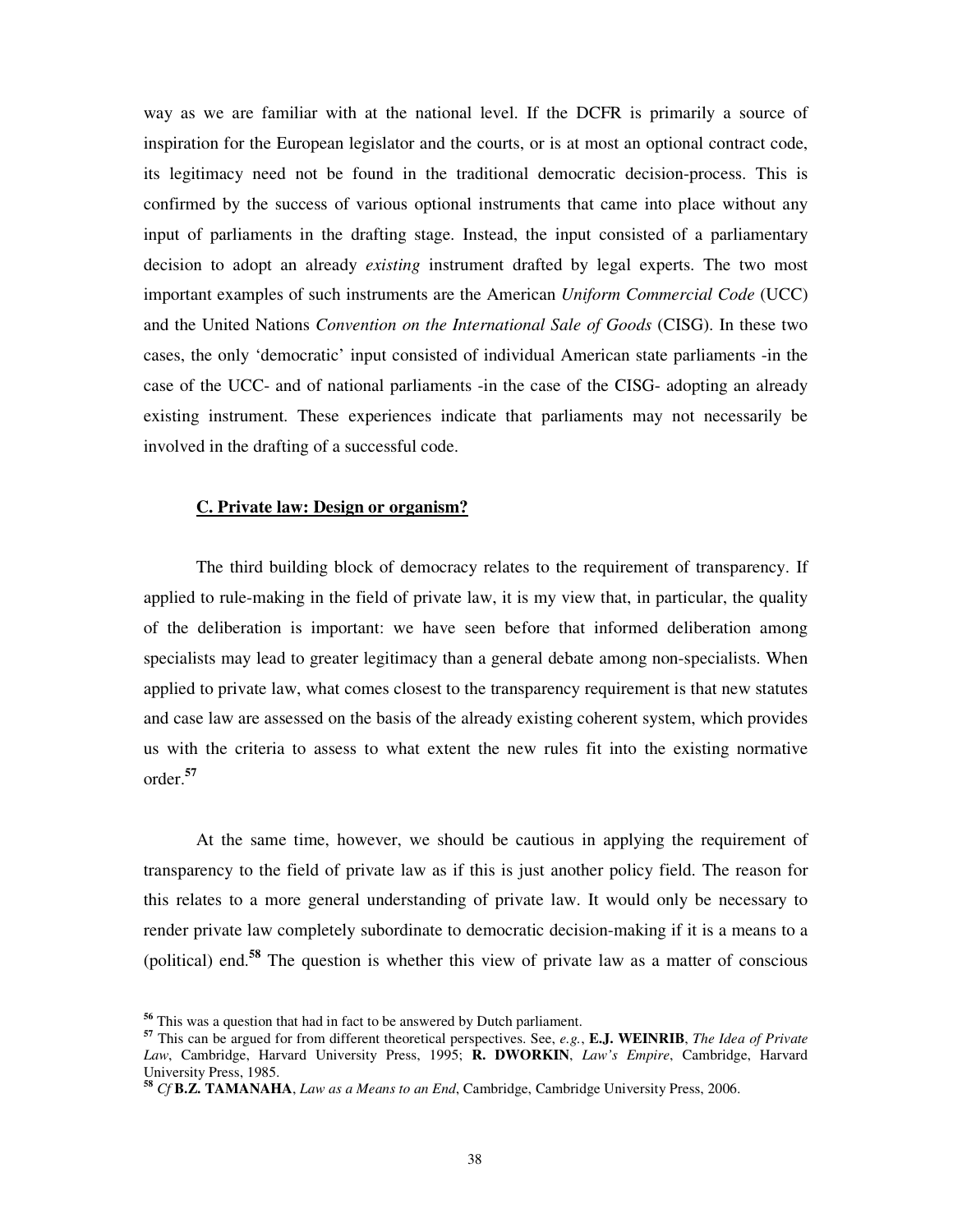*design* by some legislator is in line with the nature of the field. Most of the time, private law is seen as independent from state institutions, having a rationality of its own.**<sup>59</sup>** The private law system has developed over the ages in a long process of trial and error.**<sup>60</sup>** The spontaneous development towards the standards that a community prefers provides this area of law with a rationality of its own which is independent from most public aims.**<sup>61</sup>**

If we thus understand private law more as an *organism* than as a product of explicit design, it becomes clear why democratic input in this area of law can only have a limited impact. The *Machbarkeit* ["makeability"] of the law of contracts, tort and property is limited, and the view that private law is an instrument with which to change the existing distribution of power and richess**<sup>62</sup>** should be regarded with suspicion. This would mean that private law serves distributive justice, a view defended before by Anthony Kronman. **<sup>63</sup>** The most important objection against this position is that distributive justice requires a political decision to choose, out of all possible distributions of wealth, one that best establishes the desired collective social, economic or political goal. If private law is thus made part of establishing distributive justice, it is made subordinate to this goal; if this goal is not reached, private law fails. In my view, however, it is not the state that is to decide *ex ante* what a just private law requires. At best, the result can be corrected *ex post*. **<sup>64</sup>** Moreover, the redistribution of welfare through (in particular) contract law is doomed to fail because future contracting parties are not likely to contract with 'weaker' parties if they would run the risk of avoidance of their contract. This is also the message of Charles Fried:

"Redistribution is not a burden to be borne in a random, ad hoc way by those who happen to cross paths with persons poorer than themselves. Such a conception, heart-warmingly spontaneous though it may be, would in the end undermine our ability to plan and to live our lives as we choose".**<sup>65</sup>**

**<sup>59</sup>** See, *e.g.*, **WEINRIB**, *The Idea of Private Law*, *o.c.*; see, for a general framework, **N. JANSEN**, "The Authority of the DCFR", **W. MICKLITZ and F. CAFAGGI**, *After the* Common *Frame of Reference: What Future for European Private Law?*, 2009.

**<sup>60</sup>** This is not to deny there are differences between civil law and common law, though not as profound as suggested by, *e.g.*, **E.L. GLAESER and A. SHLEIFER**, "Legal Origins", *Quarterly Journal of Economics*, 2001, pp. 1193-1229.

**<sup>61</sup>** *Cf* **F.A. HAYEK**, *Law, Legislation and Liberty*, London, Routledge, 1973-1979.

**<sup>62</sup>** *Cf* **STUDY GROUP ON SOCIAL JUSTICE IN EUROPEAN PRIVATE LAW**, *o.c.*, pp. 653-ff.

**<sup>63</sup> A. KRONMAN**, "Contract Law and Distributive Justice", *Yale Law Journal*, 1980, pp. 472-511.

**<sup>64</sup>** *Cf* **WEINRIB**, *The Idea of Private Law*, *o.c.*, pp. 211-ff.